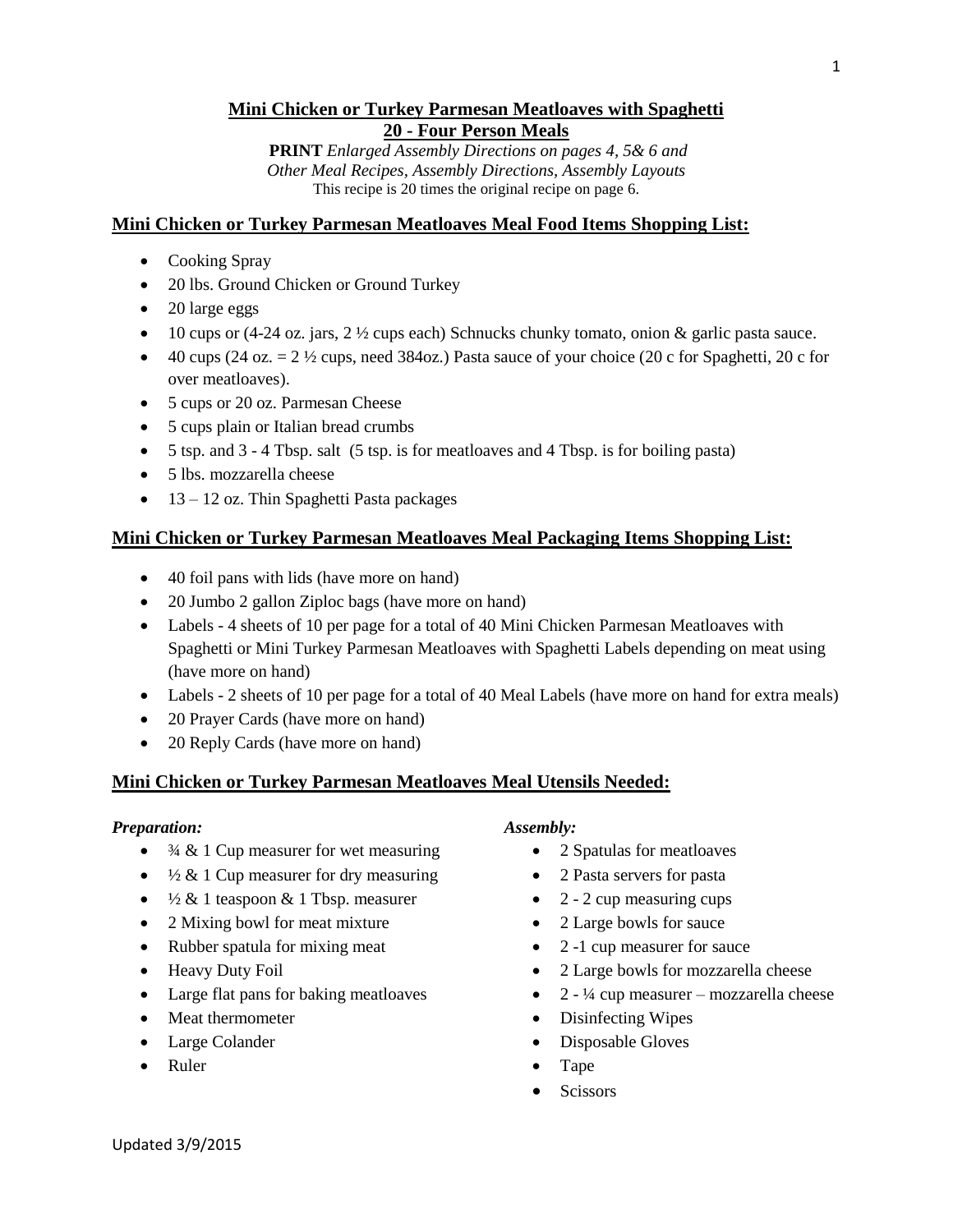#### **Mini Chicken or Turkey Parmesan Meatloaves Meal Kitchen Prep:**

- Boil liquid in 3 -4 large pots for all items in recipe needing boiling liquid. Start this as early as possible since it greatly impacts length of cook session!
- Meat Prep
	- 1. Preheat convection oven to 350 degrees F
	- 2. Line trays with heavy duty foil
	- 3. Spray trays with cooking spray
	- 4. In 2 large mixing bowls, mix
		- 10 lbs. Ground Chicken or Turkey
		- $\blacksquare$  10 eggs, beaten
		- 5 cups Schnucks Chunky … Pasta sauce
	- 5. Add to each bowl
		- $\blacksquare$  2  $\frac{1}{2}$  cups Parmesan Cheese
		- $\blacksquare$  2  $\frac{1}{2}$  cups Bread Crumbs
		- $\blacksquare$  2  $\frac{1}{2}$  tsp. salt
	- 6. Mix thoroughly with rubber spatula or large spoon.
	- 7. Cover large baking pans with heavy duty foil and spray with cooking spray
	- 8. Measure  $\frac{3}{4}$  cup meat mixture and shape into  $4 \times 3 \times 34$  meatloaves using ruler; Place on baking pans.
	- 9. Bake for 30 minutes in convection oven or until internal temperature reaches 165 degrees using meat thermometer.
- Pasta Prep
	- 1. Fill 3 4 large pots with water, bring to boil
	- 2. Add salt, about 1 Tablespoon per pot
	- 3. Divide pasta evenly between pots.
	- 4. Return to boil, no lid. Stir frequently.
	- 5. Cook pasta al dente, less time than on package directions.
	- 6. Drain Pasta in colander, very well. Cool Pasta. (Tip: use ice to cool faster.)
	- 7. Divide into 2 large bowls
	- 8. Add 10 cups of other pasta sauce to each bowl of spaghetti (20 cups total), mix well.
- Meal Prep
	- 1. Spaghetti sauce: Pour 10 cups sauce into each of the 2 bowls (total 20 cups)
	- **2.** Mozzarella cheese: 10 cups into each of the 2 bowls (total of 20 cups)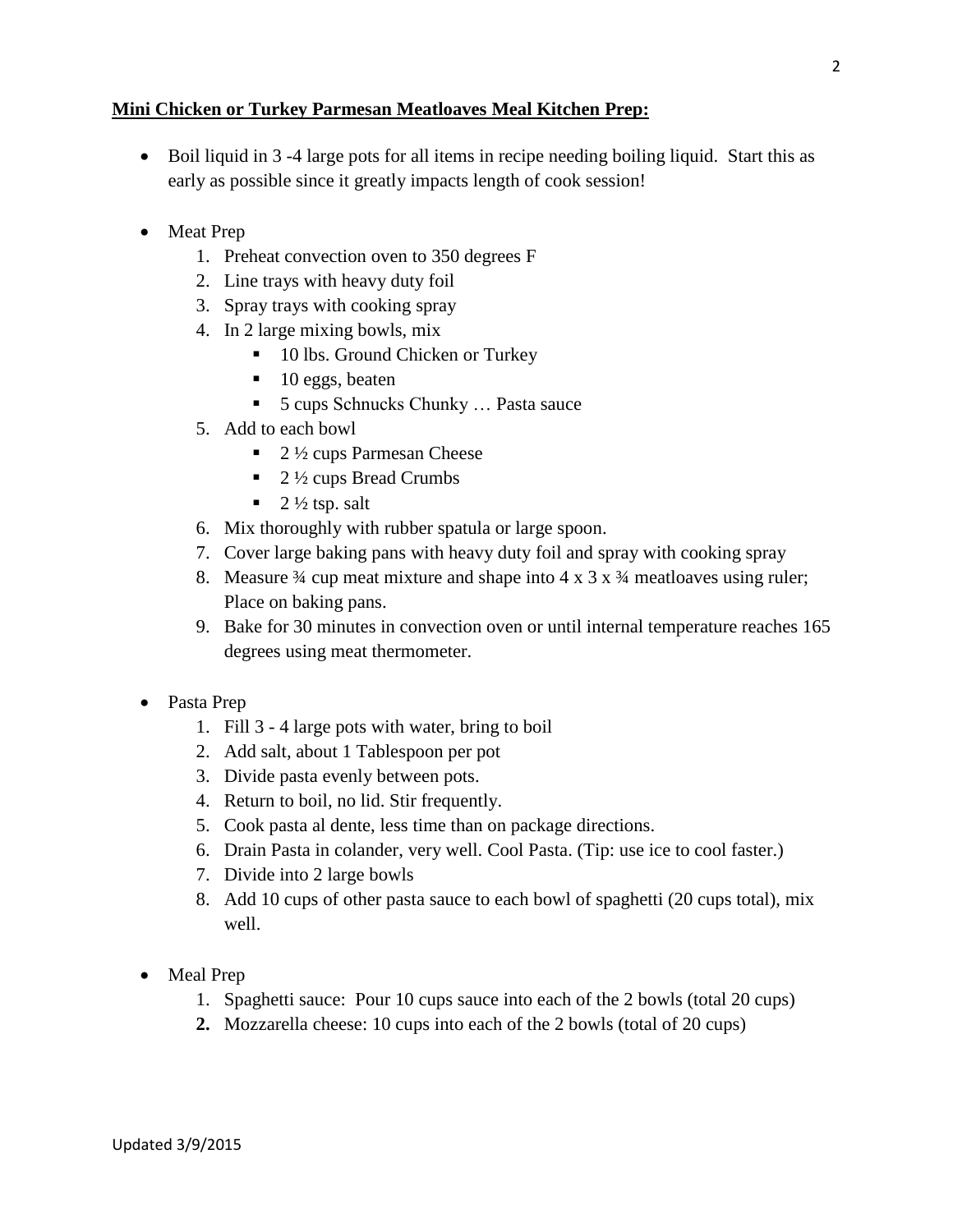# **Mini Chicken or Turkey Parmesan Meatloaves Assembly:**

- 1. Spray pan with cooking spray
- 2. Measure a light 2 cups spaghetti with sauce into each foil pan using pasta server
- 3. Place two meatloaves on the spaghetti using a spatula
- 4. Pour ½ cup of sauce over the 2 meatloaves
- 5. Sprinkle ½ cup mozzarella cheese over the meal
- 6. Add lid making sure edges of pan are clean
- 7. Apply Mini Chicken or Turkey Parmesan Meatloaves with Spaghetti Label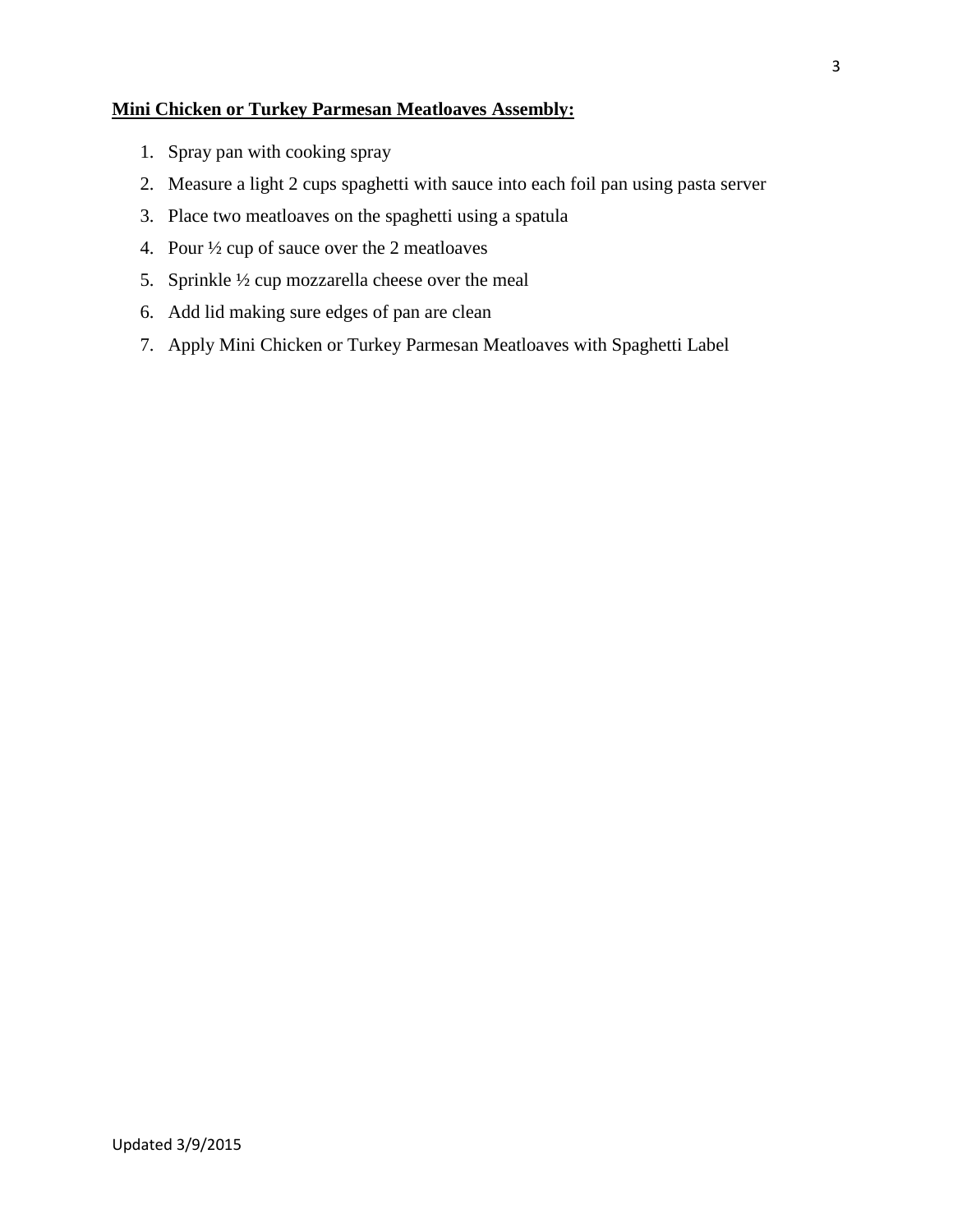# **Mini Chicken or Turkey Parmesan Meatloaves**

1. Spray Pan with cooking spray

- - - - - - - - - - - - - - - - -

2. Place 2 light cups of spaghetti with sauce in each foil pan using pasta server

- - - - - - - - - - - - - - - - - -

3. Place two meatloaves on the spaghetti using a spatula

 $-\times$  - - - - - - - - -  $-$ 

-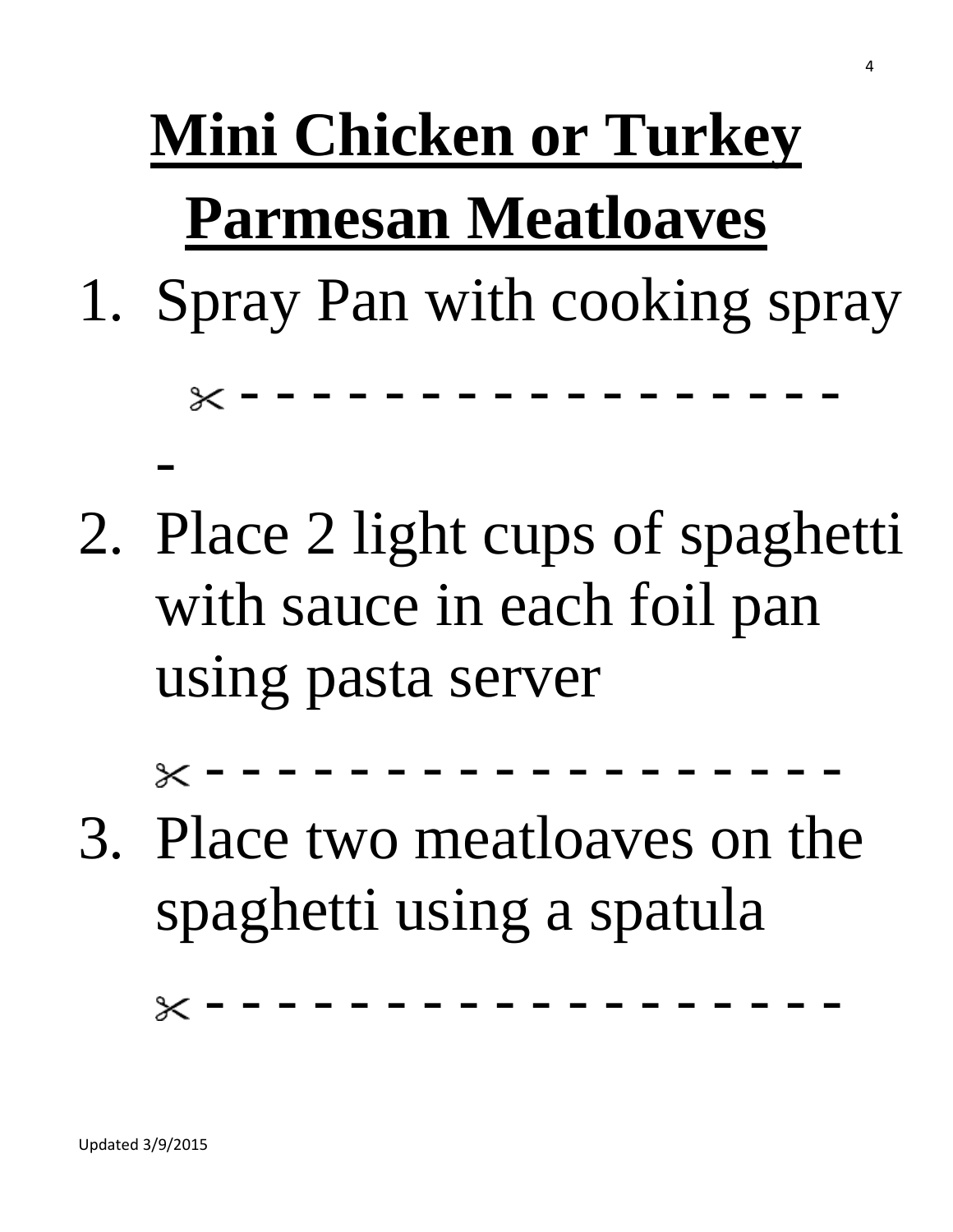# 4. Pour ½ cup of sauce over the two meatloaves

- - - - - - - - - - - - - - - - - -

5. Sprinkle ½ cup mozzarella cheese over the meal

- - - - - - - - - - - - - - - - - -

6. Add lid making sure edges of pan are clean

- - - - - - - - - - - - - - - - - -

7. Apply Mini Chicken or Turkey Parmesan Meatloaves with Spaghetti Label.

- - - - - - - - - - - - - - - - - -